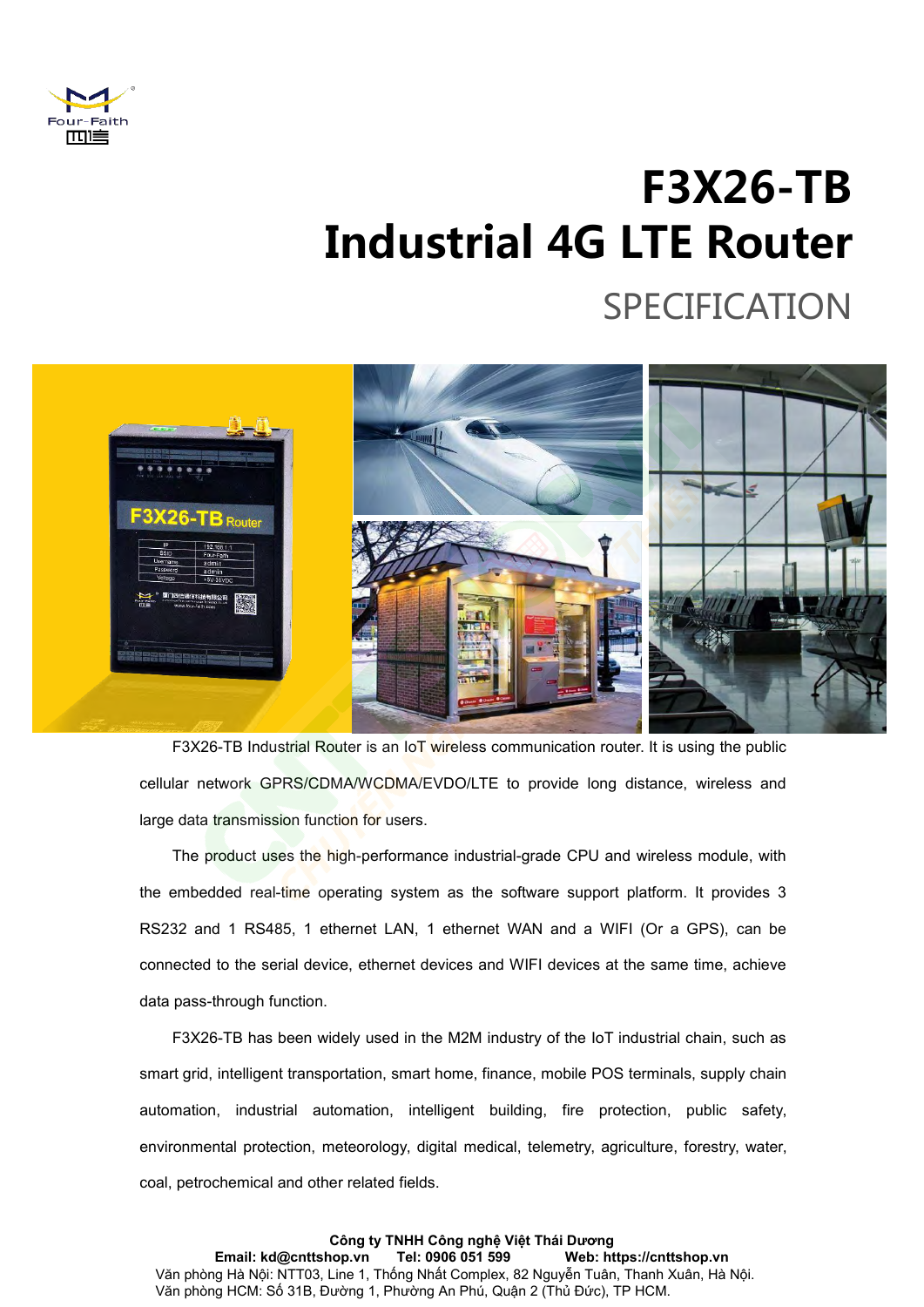

# **HIGHLIGHTS**

- 
- HIGHLIGHTS<br>
HIGHLIGHTS<br>
NDUSTRIAL-GRADE DESIGN<br>
 High-performance industrial-grade CPU<br>
 High-performance industrial-grade wireless communication module<br>
 Metal casing, IP30 protection level, suitable for most industria
- **HIGHLIGHTS**<br>
INDUSTRIAL-GRADE DESIGN<br>
 High-performance industrial-grade CPU<br>
 High-performance industrial-grade wireless communication module<br>
 Metal casing, IP30 protection level, suitable for most industrial contro MOUSTRIAL-GRADE DESIGN<br>
• High-performance industrial-grade CPU<br>
• High-performance industrial-grade control application module<br>
• Metal casing, IP30 protection level, suitable for most industrial control applications.<br>
• **INDUSTRIAL-GRADE DESIGN<br>● High-performance industrial-grade CPU<br>● High-performance industrial-grade wireless communication mo<br>● Metal casing, IP30 protection level, suitable for most industrial<br>● Wide range power input (** ■ High-performance industrial-grade CPU<br>
■ High-performance industrial-grade wireless cor<br>
■ Metal casing, IP30 protection level, suitable for<br>
■ Wide range power input (DC 5~36V)<br>
■ WDT protection, ensure system stabilit ■ High-performance industrial-grade wireless communication modul<br>
■ Metal casing, IP30 protection level, suitable for most industrial com<br>
■ Wide range power input (DC 5~36V)<br>
<br>
■ WDT protection, ensure system stability<br> ■ Metal casing, IP30 protection level, suitable for most industrial control applications.<br>
■ Wide range power input (DC 5~36V)<br>
■ WIDT protection, ensure system stability<br>
■ WIDT protection, ensure system stability<br>
■ Mul
- 

- 
- Wide range power input (DC 5~36V)<br>
STABLE & RELIABLE<br>
 WDT protection, ensure system stability<br>
 Multiple protection mechanism to ensure system stability, always keepin<br>
 Ethernet interface with built-in 15KV ESD<br>
 STABLE & RELIABLE<br>
■ WDT protection, ensure system stability<br>
■ Multiple protection mechanism to ensure system stability, always kee<br>
■ Ethernet interface with built-in 15KV ESD<br>
■ SIM/UIM card slot with built-in 15KV ESD ■ WDT protection, ensure system stability<br>
■ Multiple protection mechanism to ensure system stability, always keeping<br>
■ Ethernet interface with built-in 15KV ESD<br>
■ SIM/UIM card slot with built-in 15KV ESD<br>
■ Power inter ■ WDT protection, ensure system stability<br>
■ Multiple protection mechanism to ensure system stability, always keeping online<br>
■ Ethernet interface with built-in 15KV ESD<br>
■ SIM/UIM card slot with built-in 15KV ESD<br>
■ Powe ■ Multiple protection mechanism to ensure system stability, always kee<br>
■ Ethernet interface with built-in 15KV ESD<br>
■ RS232/RS485 with built-in 15KV ESD<br>
■ SIM/UIM card slot with built-in 15KV ESD<br>
■ Power interface with
- 
- 
- 
- 

- ■Standard RS232/RS485, with built-in 15KV ESD<br>
 SIM/UIM card slot with built-in 15KV ESD<br>
 Power interface with built-in phase-reversal and over-voltage protection<br>
STANDARD INTERFACE & EASY-TO-USE<br>
 Standard RS232/RS4 RS232/RS485 with built-in 15KV ESD<br>SIM/UIM card slot with built-in 15KV ESD<br>Power interface with built-in phase-reversal and over-voltage protecti<br>NDARD INTERFACE & EASY-TO-USE<br>Standard RS232/RS485, ethernet and WIFI inter ■ SIM/UIM card slot with built-in 15KV ESD<br>
■ Power interface with built-in phase-reversal and over-voltage protection<br>
STANDARD INTERFACE & EASY-TO-USE<br>
■ Standard RS232/RS485, ethernet and WIFI interface, can be connect ■ Power interface with built-in phase-reversal and over-voltage protection<br>
STANDARD INTERFACE & EASY-TO-USE<br>
■ Standard RS232/RS485, ethernet and WIFI interface, can be connected to the serial<br>
device, ethernet devices a STANDARD INTERFACE & EASY-TO-USE<br>
■ Standard RS232/RS485, ethernet and WIFI interface, can be connected to the serial<br>
device, ethernet devices and WIFI devices<br>
■ Standard wired WAN interface (support standard PPPOE prot ■ Standard RS232/RS485, ethernet and WIFI interface, can be connected to the s<br>device, ethernet devices and WIFI devices<br>
■ Standard wired WAN interface (support standard PPPOE protocol)<br>
■ Intelligent data terminal, auto • Standard RS232/RS485, ethernet and WIFI interface, can be connected to the serial<br>device, ethernet devices and WIFI devices<br>• Standard wired WAN interface (support standard PPPOE protocol)<br>• Intelligent data terminal, a
- 
- 
- 
- 
- remote the USE of the USE of the USE of the USE of the USE of devices<br>Standard wired WAN interface (support standard PPP<br>Intelligent data terminal, automatically enter transmiss<br>Powerful central management software for eas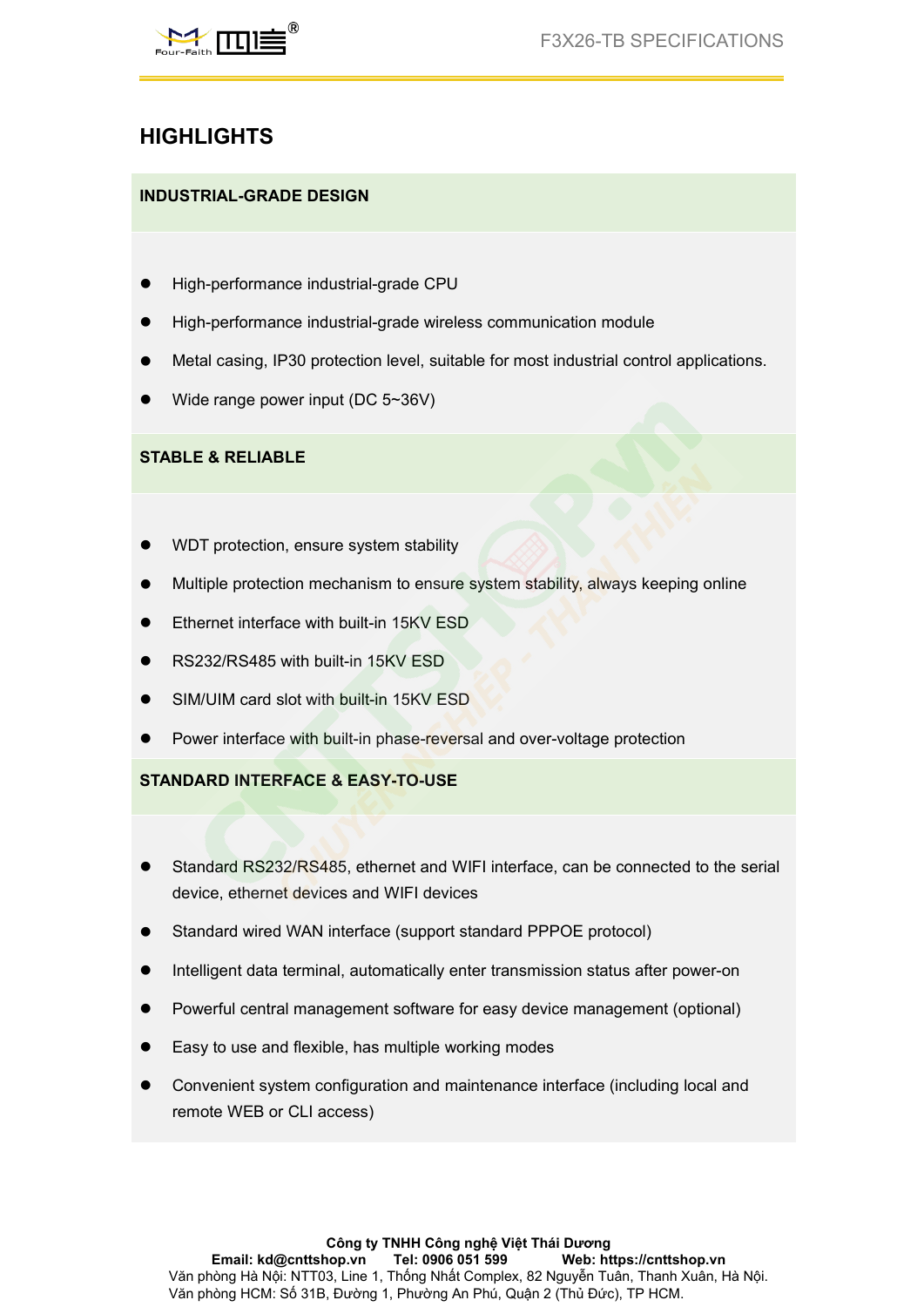

- **POWERFUL FUNCTIONS**<br>
Support dual-link intelligent switching function between (dual-SIM version) Support dual-link intelligent switching function between primary card and backup card<br>
Support dual-link intelligent switching function between primary card and backup card<br>
Support various WAN connection type, including s SUPPORT THE TRIM CONNECTIONS<br>
Support dual-link intelligent switching function between primary card and backup card<br>
(dual-SIM version)<br>
Support various WAN connection type, including static IP, DHCP, PPPOE,<br>
2.5G/3G/4G<br>
S Support dual-link intelligent switching function between primary card and backup card<br>
Support dual-SIM version)<br>
■ Support various WAN connection type, including static IP, DHCP, PPPOE,<br>
2.5G/3G/4G<br>
■ Support LTE and wir ■ Support dual-link intelligent switching function between primary card and backup card<br>
(dual-SIM version)<br>
■ Support various WAN connection type, including static IP, DHCP, PPPOE,<br>
2.5G/3G/4G<br>
■ Support LTE and wired WA
- WERFUL FUNCTIONS<br>
Support dual-link intelligent switching function<br>
(dual-SIM version)<br>
Support various WAN connection type, inclu<br>
2.5G/3G/4G 2.5G/3G/4G Support various WAN connection type, including static IP, DHCP, PPPO<br>
2.5G/3G/4G<br>
Support LTE and wired WAN dual-link intelligent switching backup functi<br>
Support VPN server/client (PPTP, L2TP, IPSEC, OPENVPN, GRE) (VPI<br>
o
- 
- only) ● Support dual-link intelligent switching function between primary card and backup card<br>
(dual-SIM version)<br>
● Support various WAN connection type, including static IP, DHCP, PPPOE,<br>
2.5G/3G/4G<br>
● Support LTE and wired WA Support LTE and wired WAN dual-link intervention that connects that connects they are<br>
Support LTE and wired WAN dual-link inte<br>
Support VPN server/client (PPTP, L2TP, IF<br>
only)<br>
Support remote management, SYSLOG, S<br>
Suppo • Support LTE and wired WAN dual-link intelligent sw<br>
• Support VPN server/client (PPTP, L2TP, IPSEC, OF<br>
• Only)<br>
• Support remote management, SYSLOG, SNMP, TE<br>
• Support upgrade software locally and remotely<br>
• Support
- 
- 
- 
- 
- 
- Support VPN server/client (PPTP, L2TP, IPSEC, OPENVPN, GRE) (VP<br>
only)<br>
 Support remote management, SYSLOG, SNMP, TELNET, SSHD, HTTP<br>
9 Support upgrade software locally and remotely<br>
 Support NTP<br>
 Support MAC addres only)<br>
Support remote management, SYSLOG, SNMP, TELNET, SSHD, HTTPS, etc.<br>
Support upgrade software locally and remotely<br>
Support NTP<br>
Support WAC address clone, PPPoE server<br>
Support 802.11 b / g / n WIFI network, support Support remote management, SYSLOG, SNMP,<br>Support upgrade software locally and remotely<br>Support NTP<br>Support MAC address clone, PPPoE server<br>Support 802.11 b / g / n WIFI network, support W<br>working mode (optional)<br>WIFI suppo ■ Support upgrade software locally and remotely<br>
■ Support NTP<br>
■ Support MAC address clone, PPPoE server<br>
■ Support 802.11 b / g / n WIFI network, support WIFI AP, AP Client, Bridge and various<br>
working mode (optional)<br> Support NTP<br>Support MAC address clone, PPPoE serve<br>Support MAC address clone, PPPoE serve<br>Support 802.11 b / g / n WIFI network, sup<br>working mode (optional)<br>WIFI support variety types of encryption su<br>address filtering.<br>Su ■ Support various DDNS<br>
■ Support 802.11 b / g / n WIFI network, support WIFI AP, AP Client, Bridge and various<br>
working mode (optional)<br>
■ WIFI support variety types of encryption such as WEP, WPA and WPA2. Support MAC<br> Support MAC address clone, PPPoE server<br>
Support 802.11 b / g / n WIFI network, support WIFI AP,<br>
working mode (optional)<br>
WIFI support variety types of encryption such as WEP, V<br>
address filtering.<br>
Support various online ■ Support MAC address clone, PPPoE server<br>
■ Support 802.11 b / g / n WIFI network, support WIF<br>
working mode (optional)<br>
■ WIFI support variety types of encryption such as W<br>
address filtering.<br>
■ Support various online/
- Support 802.11 b / g / n WIFI network, support WIFI AP, AP Client, Bridge and various<br>
working mode (optional)<br>
 WIFI support variety types of encryption such as WEP, WPA and WPA2. Support MAC<br>
address filtering.<br>
 Su working mode (optional)<br>
WIFI support variety types of encryption such as WEP, WPA and WPA2. Support MAC<br>
address filtering.<br>
Support various online/offline trigger modes, including SMS, phone ringing, serial<br>
data, networ
- 
- 
- WIFI support variety types of encryption such as WEP, WPA and WPA2. Support MAC<br>
address filtering.<br>
 Support various online/offline trigger modes, including SMS, phone ringing, serial<br>
data, network data to trigger.<br> Support various online/offline trigger modes, including SMS, phone ringing, serial<br>
data, network data to trigger.<br>
Support APN/VPDN<br>
Support multi-way DHCP server and DHCP client, DHCP bound with MAC address,<br>
DDNS, firew
- 
-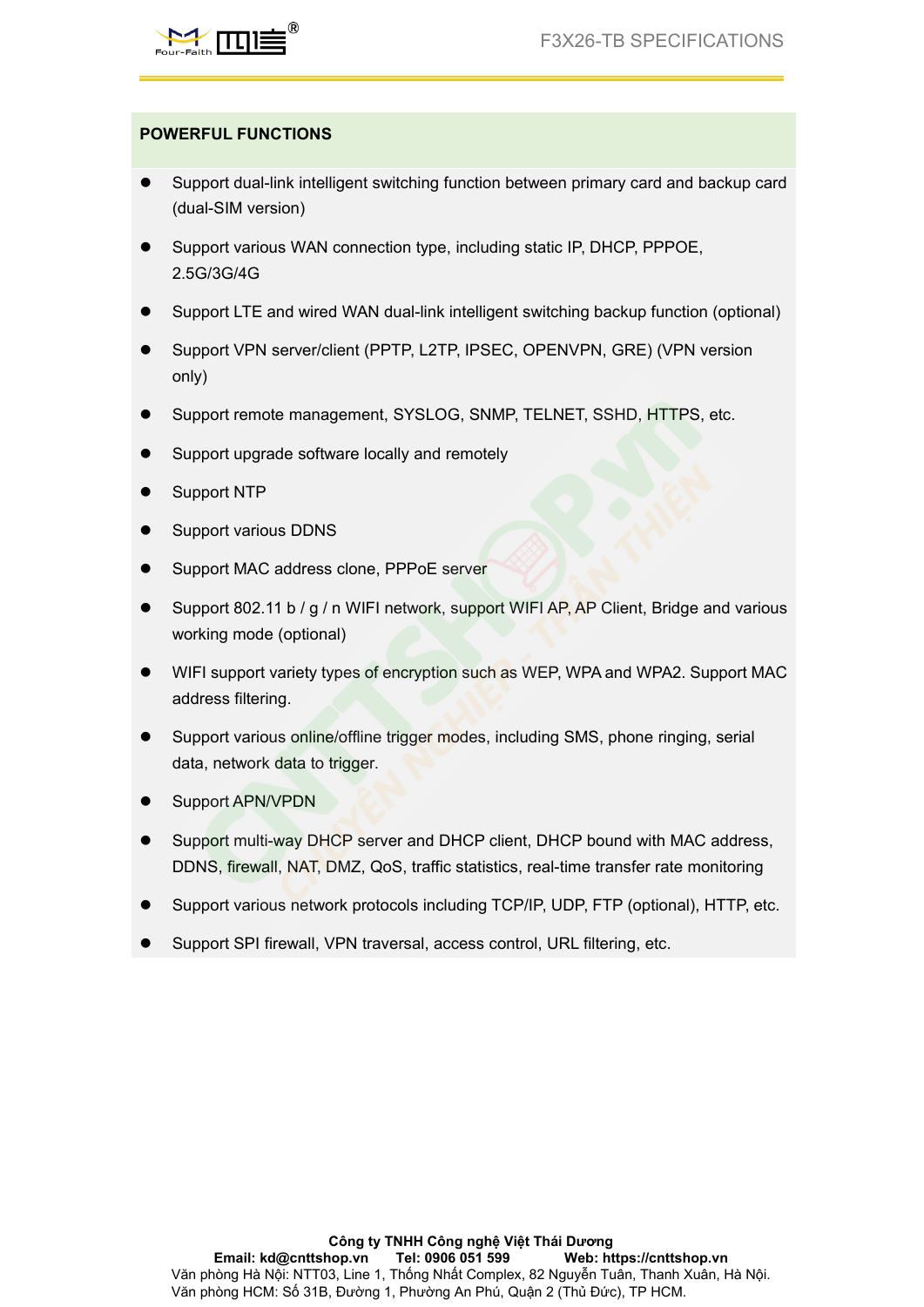

# **SPECIFICATIONS**

| <b>SPECIFICATIONS</b><br><b>Cellular Specification</b><br>Item<br><b>Content</b><br><b>Standard &amp; Band</b><br>LTE FDD 2600/2100/1800/900/850MHz, 700/1700/2100MHz(optional)<br>FDD-LTE: Downstream rate 150Mbps, uplink rate 50Mbps<br>TD-LTE: Downstream rate 130Mbps, uplink rate 35Mbps<br>TD-HSPA+: Downstream rate 4.2Mbps, uplink rate 2.2Mbps<br><b>Bandwidth</b><br>DC-HSPA+: Downstream rate 42Mpbs, uplink rate 5.76 Mbps<br>HSPA+: Downstream rate 21Mpbs, uplink rate 5.76 Mbps<br>UMTS: 384Kbps<br><b>Transmit Power</b><br>$<$ 23dBm<br><b>Sensitivity</b><br>$< -97$ d $Bm$<br><b>WIFI Specification</b><br>Item<br><b>Content</b> |
|-------------------------------------------------------------------------------------------------------------------------------------------------------------------------------------------------------------------------------------------------------------------------------------------------------------------------------------------------------------------------------------------------------------------------------------------------------------------------------------------------------------------------------------------------------------------------------------------------------------------------------------------------------|
|                                                                                                                                                                                                                                                                                                                                                                                                                                                                                                                                                                                                                                                       |
|                                                                                                                                                                                                                                                                                                                                                                                                                                                                                                                                                                                                                                                       |
|                                                                                                                                                                                                                                                                                                                                                                                                                                                                                                                                                                                                                                                       |
|                                                                                                                                                                                                                                                                                                                                                                                                                                                                                                                                                                                                                                                       |
|                                                                                                                                                                                                                                                                                                                                                                                                                                                                                                                                                                                                                                                       |
|                                                                                                                                                                                                                                                                                                                                                                                                                                                                                                                                                                                                                                                       |
|                                                                                                                                                                                                                                                                                                                                                                                                                                                                                                                                                                                                                                                       |
|                                                                                                                                                                                                                                                                                                                                                                                                                                                                                                                                                                                                                                                       |
|                                                                                                                                                                                                                                                                                                                                                                                                                                                                                                                                                                                                                                                       |
| IEEE802.11b/g/n<br><b>Standard &amp; Band</b>                                                                                                                                                                                                                                                                                                                                                                                                                                                                                                                                                                                                         |
| IEEE802.11b/g: 54Mbps (Maximum)<br><b>Bandwidth</b>                                                                                                                                                                                                                                                                                                                                                                                                                                                                                                                                                                                                   |
| IEEE802.11n: 144Mbps (Maximum)<br><b>Security</b>                                                                                                                                                                                                                                                                                                                                                                                                                                                                                                                                                                                                     |
| Support WEP, WPA, WPA2 encrypt methods, optional WPS function<br><b>Transmit Power</b>                                                                                                                                                                                                                                                                                                                                                                                                                                                                                                                                                                |
| $15\pm2$ dBm<br><b>Sensitivity</b>                                                                                                                                                                                                                                                                                                                                                                                                                                                                                                                                                                                                                    |
| <b>Hardware System</b>                                                                                                                                                                                                                                                                                                                                                                                                                                                                                                                                                                                                                                |
| Item<br><b>Content</b>                                                                                                                                                                                                                                                                                                                                                                                                                                                                                                                                                                                                                                |
| Industrial-grade CPU<br><b>CPU</b>                                                                                                                                                                                                                                                                                                                                                                                                                                                                                                                                                                                                                    |
|                                                                                                                                                                                                                                                                                                                                                                                                                                                                                                                                                                                                                                                       |
| 16MB (optional for 64MB)<br><b>FLASH</b>                                                                                                                                                                                                                                                                                                                                                                                                                                                                                                                                                                                                              |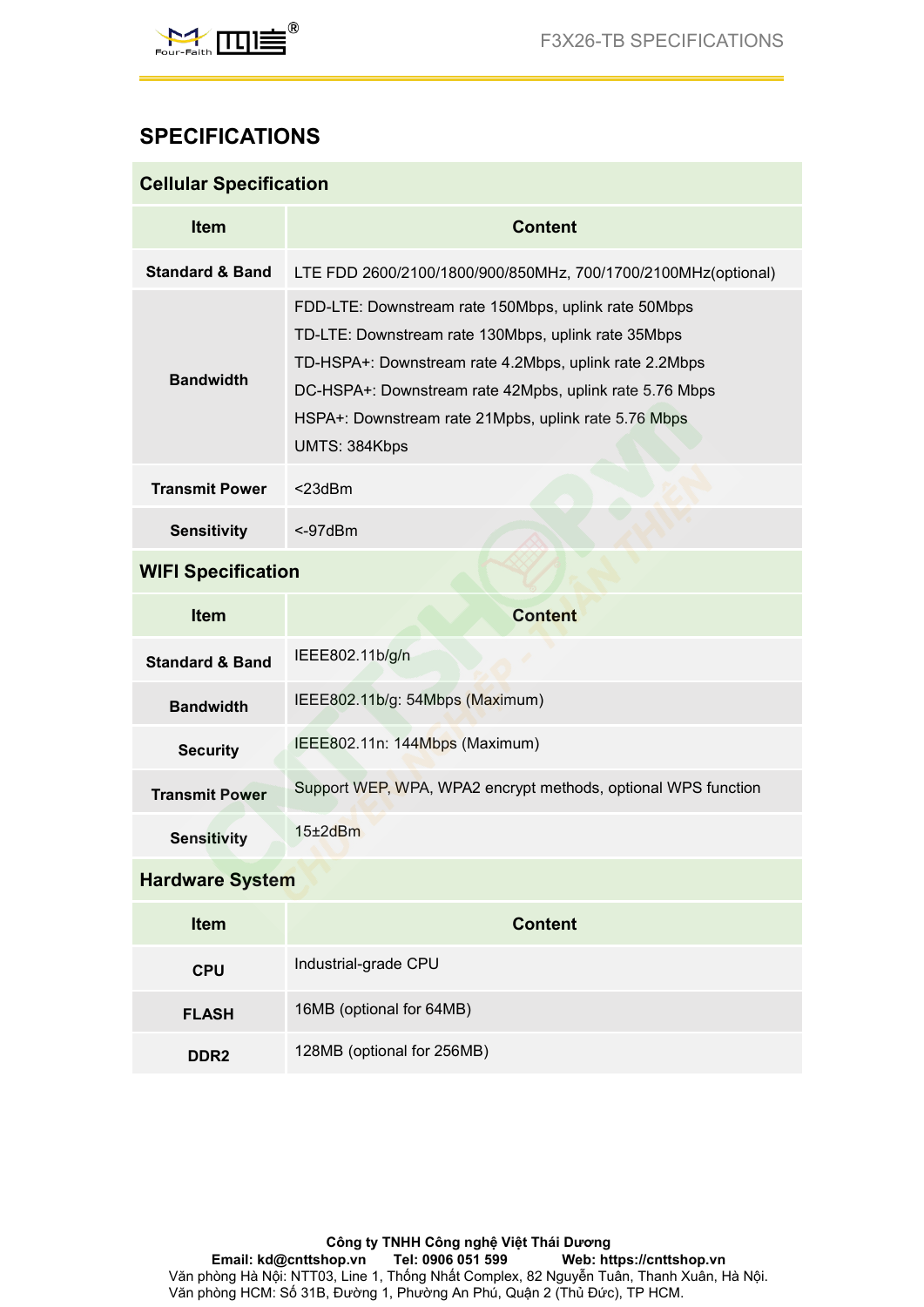

|                        | <b>F3X26-TB SPECIFICATIONS</b>                                                                                                                                                                                                                                    |
|------------------------|-------------------------------------------------------------------------------------------------------------------------------------------------------------------------------------------------------------------------------------------------------------------|
| <b>Interface</b>       |                                                                                                                                                                                                                                                                   |
| Item                   | <b>Content</b>                                                                                                                                                                                                                                                    |
| <b>WAN Interface</b>   | 1 x 10/100M RJ45 ethernet port, adaptive MDI/MDIX, built-in 15KV ESD<br>(can be used as a LAN)                                                                                                                                                                    |
| <b>LAN Interface</b>   | 1 x 10/100M RJ45 ethernet port, adaptive MDI/MDIX, built-in 15KV ESD                                                                                                                                                                                              |
| <b>Serial Port</b>     | 3 x RS232, 1 x 485 serial interface with built-in 15KV ESD<br>Data bits: 5, 6, 7, 8 bits<br>Stop bits:1, 1.5 (optional), 2 bits<br>Error detection: none, even parity, odd parity, SPACE (optional) and<br>MARK (optional)<br>Serial Port Rate: 1200~115200bits/s |
| <b>LED Indicators</b>  | "PWR", "SYS", "LAN", "WAN", "NET", Signal Indicator                                                                                                                                                                                                               |
| Antenna Interface      | Cellular: Standard SMA female antenna interface, characteristic<br>impedance: 50 $\Omega$<br>WIFI: Standard SMA male antenna interface, characteristic impedance:<br>$50 \Omega$                                                                                  |
| <b>SIM/UIM Slot</b>    | Standard SIM card slot, support 1.8V/3V SIM/UIM card, built-in 15KV<br>ESD, support dual-SIM card option                                                                                                                                                          |
| <b>Power Interface</b> | Standard 3.5mm terminal block interface, with built-in phase-reversal and<br>over-voltage protection                                                                                                                                                              |
| <b>Reset Button</b>    | Restore the router to its original factory default settings                                                                                                                                                                                                       |
|                        |                                                                                                                                                                                                                                                                   |



**Công ty TNHH Công nghệ Việt Thái Dương Email: kd@cnttshop.vn Tel: 0906 051 599 Web: https://cnttshop.vn** Văn phòng Hà Nội: NTT03, Line 1, Thống Nhất Complex, 82 Nguyễn Tuân, Thanh Xuân, Hà Nội. Văn phòng HCM: Số 31B, Đường 1, Phường An Phú, Quận 2 (Thủ Đức), TP HCM.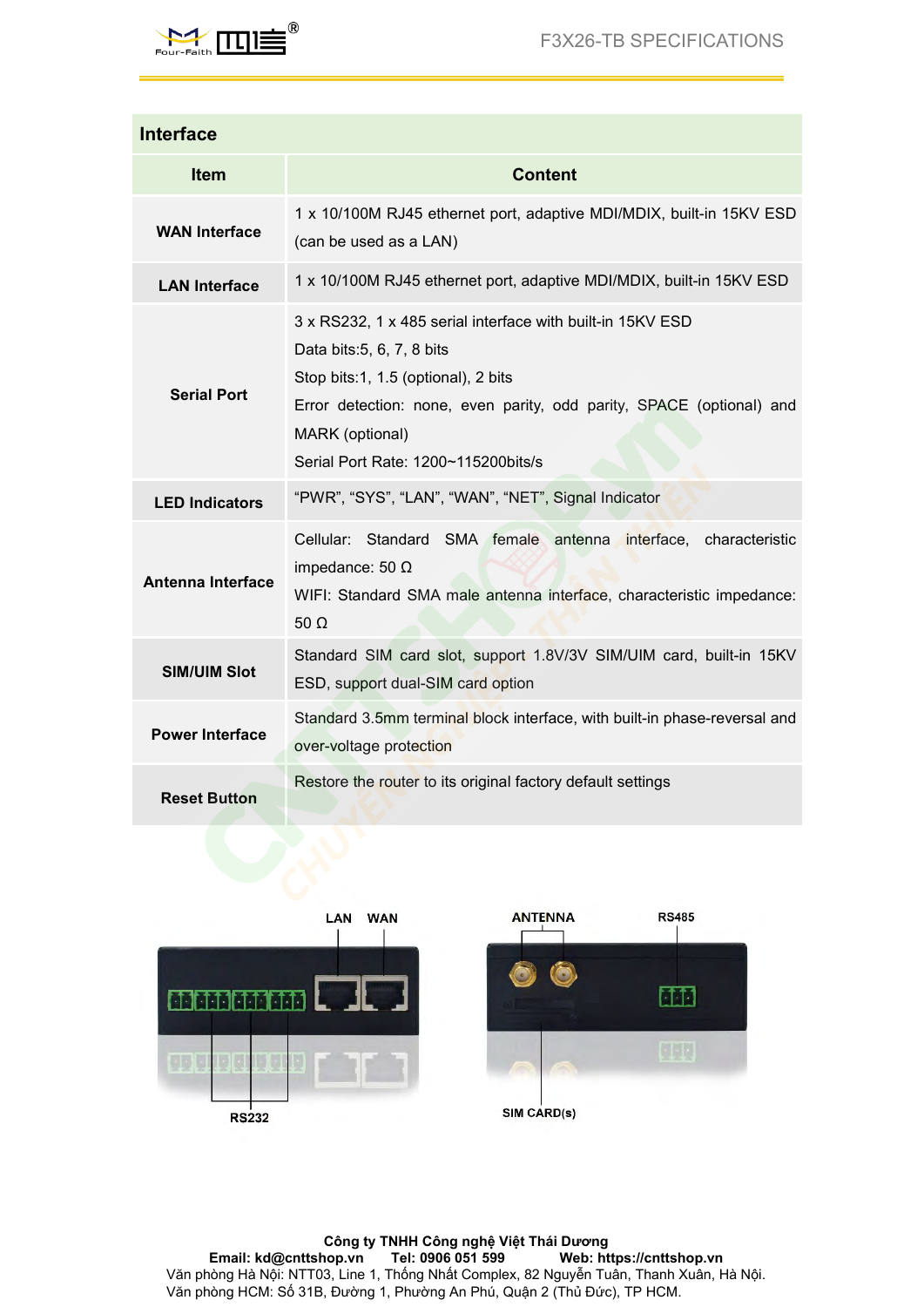

| $M$ $\prod$                     |                                                        |              |                    |                                   | <b>F3X26-TB SPECIFICATIONS</b> |                    |
|---------------------------------|--------------------------------------------------------|--------------|--------------------|-----------------------------------|--------------------------------|--------------------|
| <b>Power</b>                    |                                                        |              |                    |                                   |                                |                    |
| Item                            |                                                        |              | <b>Content</b>     |                                   |                                |                    |
| <b>Input Voltage</b>            | DC 12V/1.5A                                            |              |                    |                                   |                                |                    |
| <b>Accepted Range</b>           | DC 5~36V                                               |              |                    |                                   |                                |                    |
| <b>Power Consumption</b>        |                                                        |              |                    |                                   |                                |                    |
| <b>Work Mode</b>                |                                                        |              | <b>Consumption</b> |                                   |                                |                    |
| <b>Standby</b>                  | 95~135mA@12VDC                                         |              |                    |                                   |                                |                    |
| Communicating                   | 165~220mA@12VDC                                        |              |                    |                                   |                                |                    |
| <b>Physical Properties</b>      |                                                        |              |                    |                                   |                                |                    |
| Item                            |                                                        |              | <b>Content</b>     |                                   |                                |                    |
| Casing                          | Metal casing, IP30 protection level                    |              |                    |                                   |                                |                    |
| <b>Dimensions</b>               | 126mm x 89mm x 30mm (excluding antennas and mountings) |              |                    |                                   |                                |                    |
| Weight                          | 320g                                                   |              |                    |                                   |                                |                    |
| <b>Others</b>                   |                                                        |              |                    |                                   |                                |                    |
| Item                            |                                                        |              | <b>Content</b>     |                                   |                                |                    |
| <b>Operating</b><br>Temperature | $-35 \sim +75^{\circ}C$                                |              |                    |                                   |                                |                    |
| <b>Storage</b><br>Temperature   | $-40 \sim +85^{\circ}C$                                |              |                    |                                   |                                |                    |
| <b>Relative Humidity</b>        | 95% (non-condensing)                                   |              |                    |                                   |                                |                    |
| <b>ORDERING INFORMATION</b>     |                                                        |              |                    |                                   |                                |                    |
| <b>Model</b>                    | <b>Description</b>                                     | <b>WAN</b>   | LAN                | <b>Cellular</b><br><b>Antenna</b> | <b>WIFI</b><br>Antenna         | SIM/<br><b>UIM</b> |
|                                 |                                                        |              |                    |                                   |                                |                    |
| F3X26-TB-FL<br>E3Y26_TR_I       | FDD/TDD-LTE WIFI Router<br><b>I TE WIEL Pouter</b>     | $\mathbf{1}$ | $\mathbf{1}$       | $\mathbf{1}$                      | $\mathbf{1}$                   | $\mathbf{1}$       |

| <b>Relative Humidity</b>    | 95% (non-condensing)    |              |              |                 |                |                |
|-----------------------------|-------------------------|--------------|--------------|-----------------|----------------|----------------|
|                             |                         |              |              |                 |                |                |
| <b>ORDERING INFORMATION</b> |                         |              |              |                 |                |                |
| <b>Model</b>                | <b>Description</b>      | <b>WAN</b>   | <b>LAN</b>   | <b>Cellular</b> | <b>WIFI</b>    | SIM/           |
|                             |                         |              |              | <b>Antenna</b>  | <b>Antenna</b> | <b>UIM</b>     |
| F3X26-TB-FL                 | FDD/TDD-LTE WIFI Router | $\mathbf{1}$ | $\mathbf{1}$ | $\mathbf{1}$    | $\mathbf{1}$   | 1              |
| F3X26-TB-L                  | LTE WIFI Router         | $\mathbf{1}$ | $\mathbf{1}$ | $\mathbf{1}$    | $\mathbf{1}$   | 1              |
| F3X26-TB-FL-SIM2            | FDD/TDD-LTE WIFI Router | $\mathbf{1}$ | $\mathbf{1}$ | $\mathbf{1}$    | $\mathbf{1}$   | 2              |
| F3X26-TB-L-SIM2             | <b>LTE WIFI Router</b>  | 1            | $\mathbf{1}$ | 1               | $\mathbf 1$    | $\overline{2}$ |
|                             |                         |              |              |                 |                |                |
|                             |                         |              |              |                 |                |                |

**Công ty TNHH Công nghệ Việt Thái Dương Email: kd@cnttshop.vn Tel: 0906 051 599 Web: https://cnttshop.vn** Văn phòng Hà Nội: NTT03, Line 1, Thống Nhất Complex, 82 Nguyễn Tuân, Thanh Xuân, Hà Nội. Văn phòng HCM: Số 31B, Đường 1, Phường An Phú, Quận 2 (Thủ Đức), TP HCM.